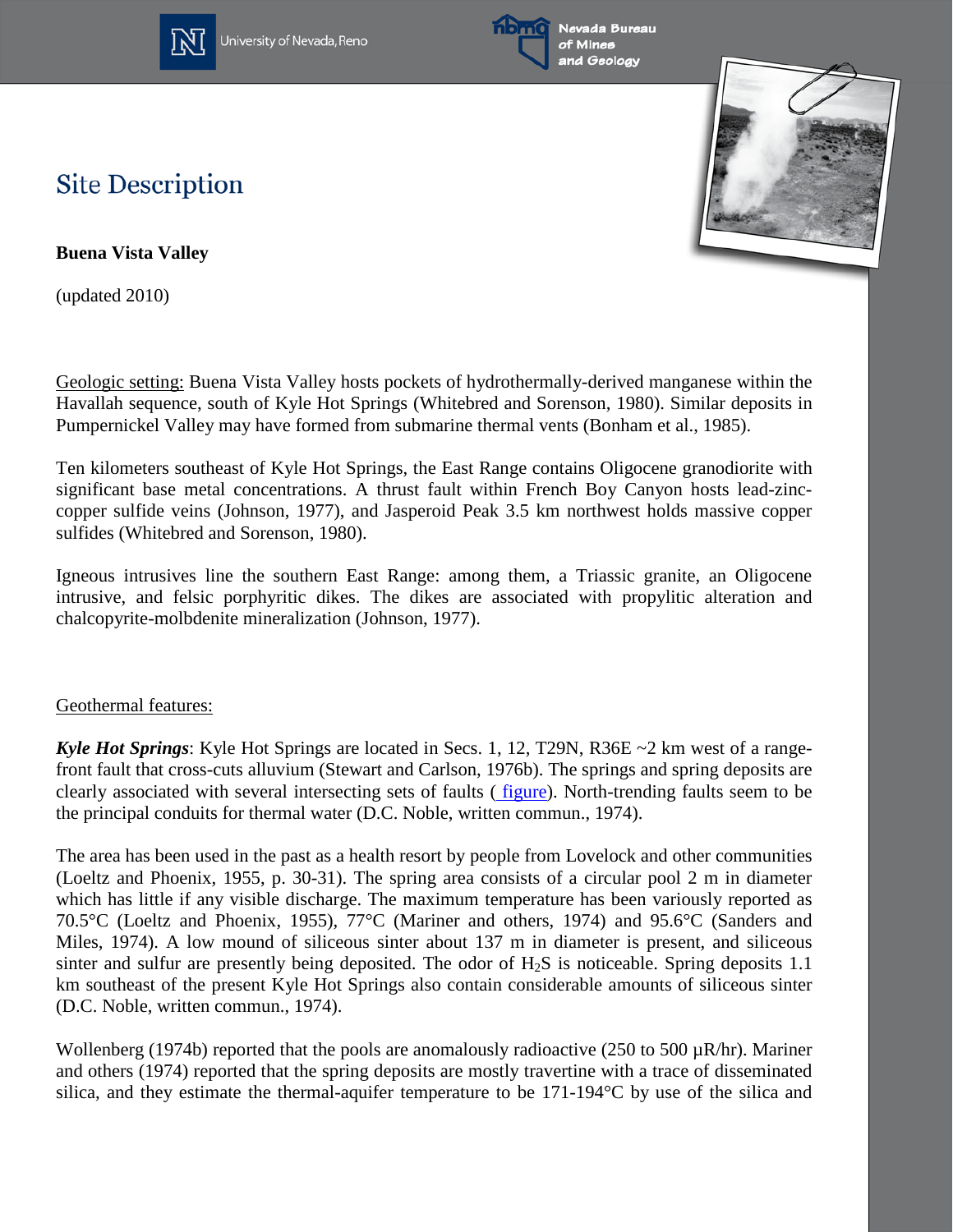



**Site Description** 



Na-K-Ca geothermometers. Wollenberg and others (1977) reported that the springs are presently depositing  $CaCO<sub>3</sub>$ .

In 1993 hot water (79°C) and oil were encountered in a gold-exploration drill hole about 1.6 km south of the hot springs (in SW¼ Sec. 12, T27N, R52E) (Schalla and others, 1994). McMannes and others (1981) summarized geophysical, geochemical, and gradient-hole drilling in the area.

Leasing information:

*New York Canyon*: Steam was reported to issue from a development drill hole at the New York kaolin deposit in 1963. The drill hole is about 43 m deep, and is located in the vicinity of SW¼ Sec. 1, T25N, R35E. The kaolin deposit is of the shallow, hot-springs type and contains irregular bodies of' associated siliceous sinter. The sinter is exposed at the surface and was encountered during drilling (K. Papke, personal commun., 1977). The sinter and thermal water occur near the mountain front along a fault scarp that cuts the alluvium. This fault is probably part of a young basin-andrange fault shown by Stewart and Carlson (1978) cutting the alluvium in southern Buena Vista Valley. A temperature gradient drill hole (Phillips Petroleum Co. (BV ST No. 1) reported 74.6ºC at 360 m (GeothermEx, 2004, Log NEW00).

Leasing information: At least three companies conducted geothermal exploration at New York Canyon during the late 1970s and early 1980s, possibly drawn by a steaming 140 foot well drilled in 1963. Areas of intense alteration and leaching are associated with deposition of silica and other minerals, and soil geochemical surveys identified strong structurally controlled anomalies.

Gradient Resources (formerly Vulcan Power) currently leases a block at New York Canyon. TGP Development Company also received a \$14m DOE grant to demonstrate commercial EGS techniques. Neither project has further news as of 2010.

Magma Energy leases the 11,156 acre Panther Canyon property ~6 km SE of Leach Hot Springs. Exploration by the USGS, Lawrence Berkeley Labs, Aminoil USA, and Sun Oil Company performed TG drilling, geophysical, geochemical, and geological surveys. Geophysical data included gravity, ground magnetics, magnetotelluric, standard resistivity, bipole-dipole, dipoledipole resistivity, P-wave delay, microearthquake behavior, seismic ground noise, and active seismic refraction and reflection. 58 TG holes were drilled in the vicinity of Panther Canyon; bottom hole temperatures reached 94°C. No geochemical data on fluids is available. Magma reports a 34 MW inferred resource on the property. No known work completed recently on the property.